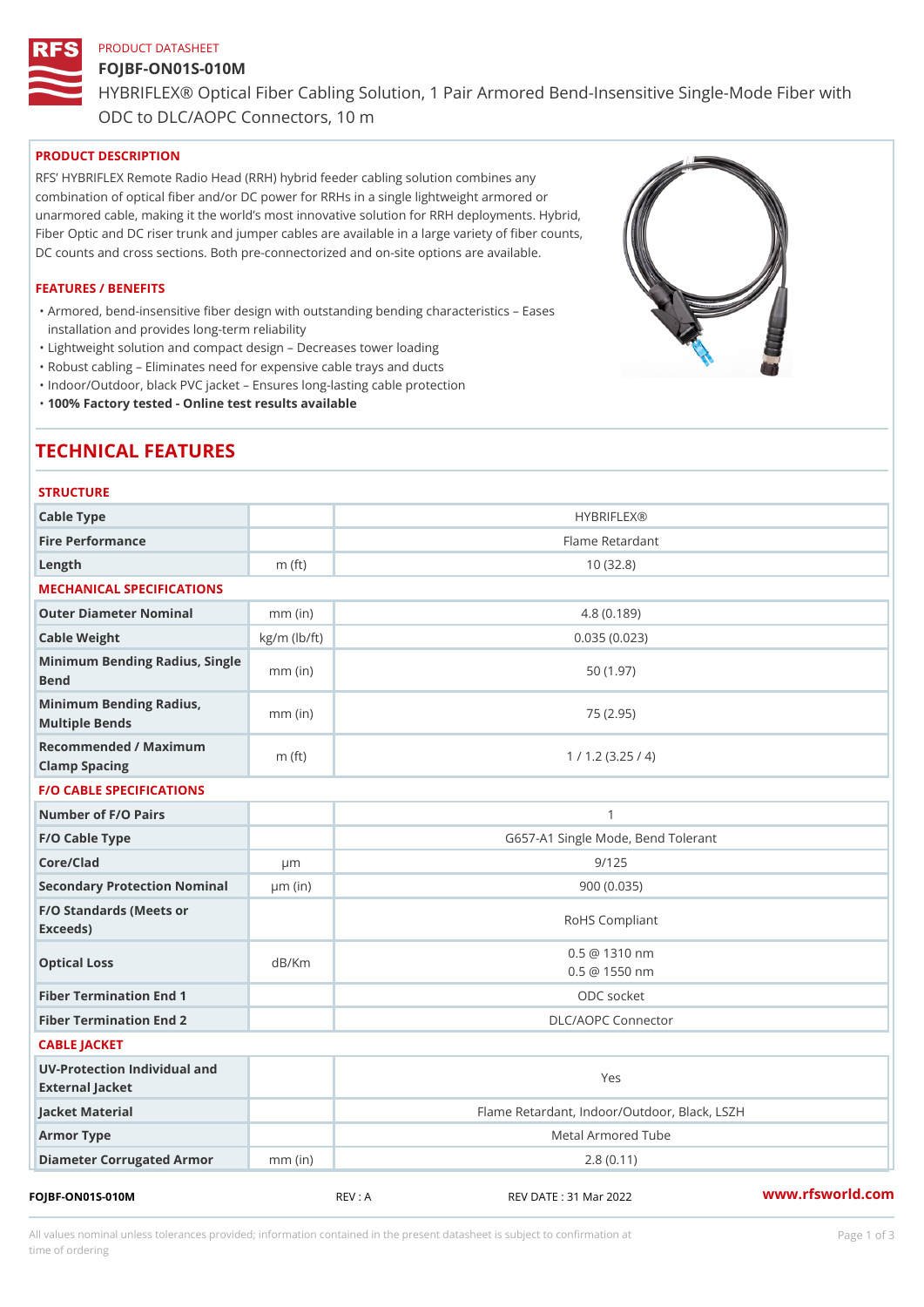### PRODUCT DATASHEET

# FOJBF-ON01S-010M

HYBRIFLEX® Optical Fiber Cabling Solution, 1 Pair Armored Bend-Inse ODC to DLC/AOPC Connectors, 10 m

#### TESTING AND ENVIRONMENTAL

| Storage Temperature              | $^{\circ}$ C ( $^{\circ}$ F $\vert$ | $-40$ to $70$ ( $-40$ to $158$ ) |
|----------------------------------|-------------------------------------|----------------------------------|
| Operation Temperature            | $^{\circ}$ C ( $^{\circ}$ F $\vert$ | $-40$ to 65 ( $-40$ to 149)      |
| Installation Temperature °C (°F) |                                     | $-20$ to 65 ( $-4$ to 149)       |

#### EXTERNAL DOCUMENT LINKS

Installation Guidelwinessad On-line Factory Te[s](https://www.rfsworld.com/pictures/userfiles/programs/AAST Latest Version.zip)teResults:

#### NOTES

Optimized for Nokia RRH

## ADDITIONAL ASSEMBLIES - ODC TO DLC

| Length, m | Model Number                   |
|-----------|--------------------------------|
| 1         | $HA - FOJBF - OL - 01SM - 1$   |
| -3        | $HA-FOJBF-OL-01SM-3$           |
| -5        | $HA - FOJBF - OL - 01SM - 5$   |
| 10        | $HA - FOJBF - O L - 01SM - 10$ |
| 20        | $HA - FOJBF - O L - 01SM - 20$ |

| Length, m | Model Number       |
|-----------|--------------------|
| 3         | $FOJBF-OBO1S-OO3M$ |
| .5        | $FOJBF-OBO1S-OO5M$ |

# ADDITIONAL ASSEMBLIES - ODC TO DLC/FULLAXS

| Length, m      | Model Number                  |
|----------------|-------------------------------|
|                | $HA - FOJBF - OA - 01SM - 1$  |
| 3              | $HA - FOJBF - OA - 01SM - B$  |
| 5              | $HA - FOJBF - OA - 01SM - 5$  |
| 1 <sub>0</sub> | $HA - FOJBF - OA - 01SM - 10$ |
| 20             | $HA - FOJBF - OA - 01SM - 20$ |
| 30             | HA-FOJBF-OA-01SM-30           |

#### ADDITIONAL ASSEMBLIES - ODC TO DLC/NB ADDITIONAL ASSEMBLIES - ODC TO DLC/R2CT

| Length, m | Model Number       |
|-----------|--------------------|
| - 3       | FOJBF-OC01S-003M   |
| 5         | $FOJBF-OCO1S-005M$ |
| 10        | $FOJBF-OCO1S-010M$ |
| 20        | FOJBF-OC01S-020M   |

#### ADDITIONAL ASSEMBLIES - ODC TO DLC/AOPC ADDITIONAL ASSEMBLIES - ODC TO DLC/AOPA

| Length, m | Model Number        |
|-----------|---------------------|
|           | $FOJBF-OPAO1S-003M$ |
| 5         | $FOJBF-OPAO1S-005M$ |
|           |                     |

| Length, m      | Model Number       |
|----------------|--------------------|
| -3             | $FOJBF-ONO1S-003M$ |
| -5             | $FOJBF-ONO1S-005M$ |
| 1 <sub>0</sub> | $FOJBF-ON01S-010M$ |
| -20            | FOJBF-ON01S-020M   |

FOJBF-ON01S-010M REV : A REV DATE : 31 Mar 2022 [www.](https://www.rfsworld.com)rfsworld.com

All values nominal unless tolerances provided; information contained in the present datasheet is subject to Pcapgelio an atio time of ordering